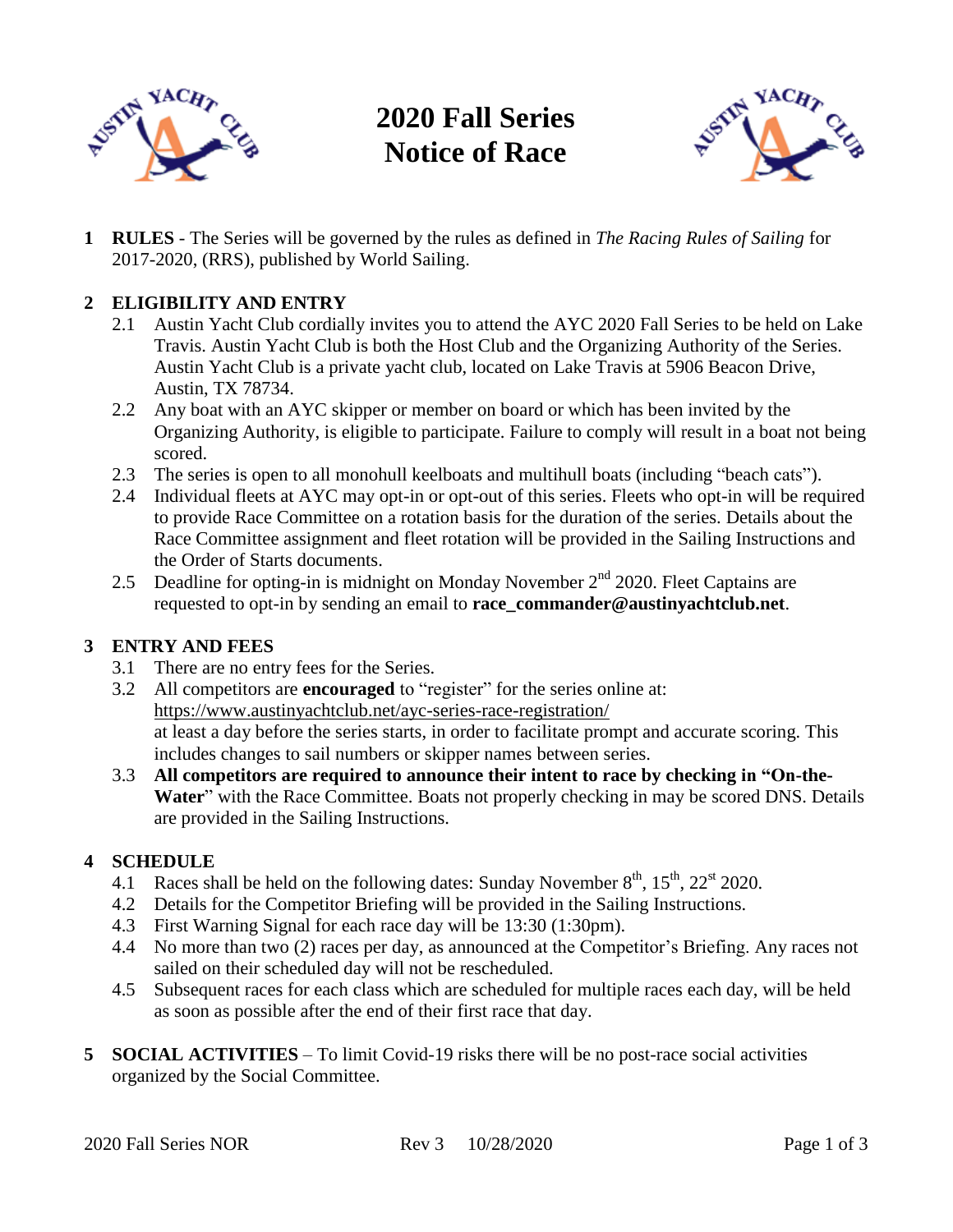- **6 MEASUREMENTS** No measurement of boats is required. All boats competing in a handicap fleet must have a valid handicap rating certificate on file with AYC, or have submitted a rating request to the AYC PHRF Committee.
- **7 SAILING INSTRUCTIONS** The Sailing Instructions will be available in the AYC Clubhouse (in the bins in the East corner of the AYC Clubhouse) prior to the start of the Competitor's Briefing, and on the AYC website as soon as practical.

# **8 SCORING**

- 8.1 Each boat will be scored using her mainsail number. A boat will be scored in only one Fleet for the entire series. The Fleet used for scoring will be the Fleet that the boat first designates in the series.
	- 8.1.1 For PHRF fleets, the designation of "Non-spinnaker" is required to be clearly made verbally at race check-in, otherwise "Spinnaker" designation will apply. The designation of "Non-spinnaker" or "Spinnaker" may not be changed during the series.
	- 8.1.2 If, for any reason, a boat chooses to compete with a sail that has a number other than the one originally registered, the RC must be informed during the "On-The-Water" check-in. Scoring delays may occur if AYC Scoring is not informed of this change by submitting an updated Registration Form one day prior to the day of the race.
- 8.2 The Performance Racing Fleet (keel handicap and multihull boats) will be scored using the "Time on Time" variant of the PHRF rating system in accordance with current PHRF handicap values.
- 8.3 The Low Point scoring system of Appendix A of the RRS will be used with the following modifications:
	- 8.3.1 At the time of this writing no determination has been made regarding whether boats will be allowed to race and be scored in a race during which her Fleet has the Race Committee assignment. Details will be provided in the Sailing Instructions. This modifies RRS A4.1
	- 8.3.2 RRS A9 will apply with the following modifications:
		- 8.3.2.1 A boat that did not come to the starting area (DNC) shall be scored two points more than the number of boats that came to the starting area.
		- 8.3.2.2 A boat that raced, but was disqualified, shall be scored two points more than the number of boats that came to the starting area.
		- 8.3.2.3 All other scores (DNF, RET, RAF, TLE, DNS, OCS) shall be scored one point more than the number of boats that came to the starting area.
		- 8.3.2.4 For these two conditions that are typically not scored at all, (TLE for all boats in fleet, or race is abandoned after the start for a fleet) all boats in the fleet who came to the starting area will be scored one point more than the number of boats in that fleet that came to the starting area.
- 8.4 Excluded scores shall be determined as follows. This modifies RRS A2.
	- 8.4.1 When 4 to 7 races have been completed by a Fleet, a boat's series score will be the total of her race scores excluding her worst score.
	- 8.4.2 This section intentionally left blank.
- **9 RADIO COMMUNICATION** A boat shall neither make radio transmissions while racing nor receive radio communications not available to all boats. This restriction also applies to mobile telephones.

2020 Fall Series NOR Rev 3 10/28/2020 Page 2 of 3